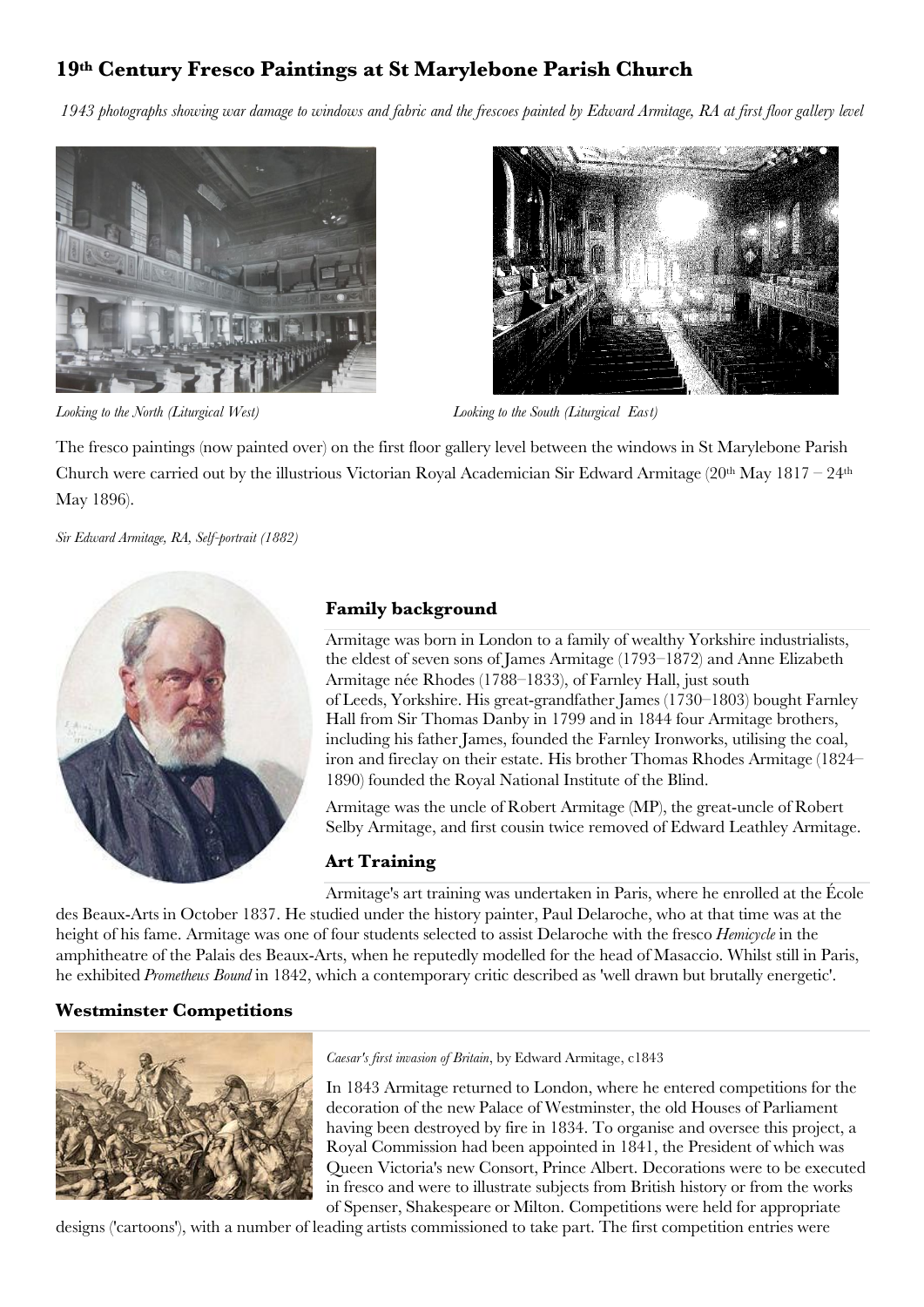unveiled in Westminster Hall in the summer of 1843 and attracted considerable attention from the public. Armitage's cartoon, *The Landing of Julius Caesar in Britain*, secured one of the three first prizes of  $\epsilon$ , 300. He won a further prize in 1845 in a subsequent Westminster competition for his cartoon *The Spirit of Religion*. Although neither of these cartoons was executed in fresco, Armitage did execute two frescoes in the Poets' Gallery off the Upper Waiting Hall: *The Thames and its Tributaries*(also referred to as *The Personification of the Thames*) (1852), from the poetry of [Alexander](http://en.m.wikipedia.org/wiki/Alexander_Pope) Pope; and *The Death of Marmion* (1854), from Sir [Walter](http://en.m.wikipedia.org/wiki/Sir_Walter_Scott) Scott's poem. Unfortunately frescoes were ill-suited to the atmosphere of 19thcentury London, and many started to disintegrate almost as soon as they were completed.

*The Battle of Meanee*, by Edward Armitage, 1847



Armitage won one of the first-class premiums in 1847 for his oil painting *The Battle of Meanee*, which was subsequently purchased by Queen Victoria. In this battle, General Sir Charles Napier brought the provinces of Sindh under the dominion of Great Britain, an account of which was written by his brother, Sir William Napier. Armitage consulted both brothers for detailed information on the battle and he used sketches of the locality lent by Sir Charles. However, the painting was the subject of much controversy, with doubts expressed that the war had been justified. The 1847 *Art-Union* review concluded with the following: "Notwithstanding the great ability displayed by Mr. Armitage in this production, which of its class, has never been excelled in England, we

cannot but regret that he did not select a theme more purely historical - one more honourable to our nation than the slaughter of thousands - of whom, after all, we were the oppressors". Thackeray, writing in *Punch* under the pseudonym of Professor Byles, also disapproved of the subject-matter: "With respect to the third prize - a *Battle of Meeanee* - in this extraordinary piece they are stabbing, kicking, cutting, slashing, and poking each other about all over the picture. A horrid sight! I like to see the British lion mild and good-humoured ... not fierce, as Mr. Armitage has shown him."

## **Exhibiting at the Royal Academy**

*Retribution*, by Edward Armitage, 1858, Leeds City Art Gallery



 In 1848 Armitage exhibited for the first time at the Royal [Academy](http://en.m.wikipedia.org/wiki/Royal_Academy) when he showed two paintings, *[Henry](http://en.m.wikipedia.org/wiki/Henry_VIII_of_England) VIII and [Catherine](http://en.m.wikipedia.org/wiki/Catherine_Parr) Parr*, and *Trafalgar* (also known as *The Death of Nelson*). He continued to send contributions most years until his death. These included *Retribution*(1858), *Esther's Banquet* (1865) (also known as *Festival of Esther*), *The Remorse of Judas*(1866), *Herod's Birthday Feast* (1868), *A Deputation to Faraday* (1871), *Julian the Apostate*(1875), *Pygmalion's Galatea* (1878), *Meeting of St. Francis and St. Dominic* (1882), *Faith*(1884), *The Siren* (1888), and *The late T.R. Armitage, M.D., the Friend of the Blind* (1893).

*The Siren*, by Edward Armitage, 1888, Leeds City Art Gallery



Probably the best known of these is Armitage's huge imperialistic painting, *Retribution*, in which he allegorized the suppression and punishment of the Indian Mutiny by Great Britain in 1857. This was painted after details of the massacre of British soldiers, women and children had been circulated by the press. The *Illustrated London News* of 1859 described *Retribution* thus: "Britannia, represented of colossal proportions, has seized the assassin tiger by the throat, and is about to plunge her sword into its heart ... The melancholy results of the mutiny, which have spread mourning through so many homes, are typified in the figures of prostrate victims, with debris of books, etc., scattered around."



## **Marriage**

#### *Portrait of Mrs. Edward Armitage* by Edward Armitage, 1856

On 3 February 1853 Armitage married Catherine Laurie Barber, also an artist. They were among the first artists to settle in the St John's Wood area of London, and their friends included other artists in the neighbourhood.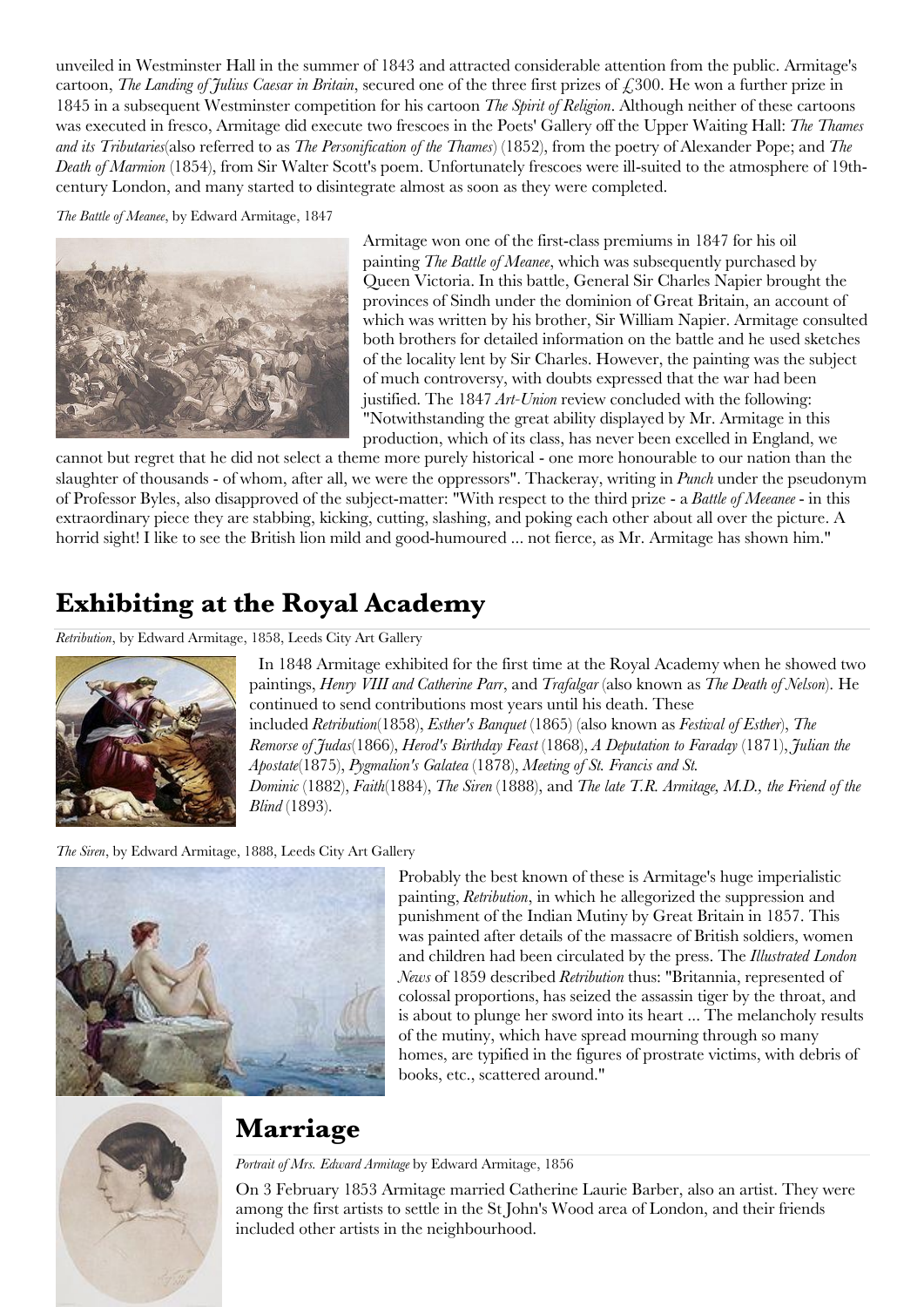# **The Crimea**

*Before Sebastopol, Zouaves Making Gabions* by Edward Armitage 1855, reproduced in *Illustrated London News* 16 June 1855



The art dealer Ernest [Gambart](http://en.m.wikipedia.org/wiki/Ernest_Gambart) sent Armitage to the [Crimea](http://en.m.wikipedia.org/wiki/Crimea) in 1855 to make on-the-spot sketches for battle pictures including *The Stand of the Guards at Inkerman* and*The Heavy Cavalry Charge at Balaclava*, which were shown at Gambart's French gallery in London in the spring of 1856, along with a drawing *The Bottom of the Ravine at Inkerman* which was also exhibited at the Royal Academy. This was from a sketch made on the spot in March 1855, four months after the battle. It shows the corpses of soldiers revealed by the melting snow, still lying where they fell the previous November but now surrounded by spring flowers. *The Athenaeum* of 24 May 1856 considered Armitage's drawing 'speaks to us in a more dreadful whisper of the horrors of war than all the peace speeches

ever made'.

Armitage returned home from the Crimea in September 1855, having taken an extended tour that included stops at Scutari and Bursa, where he made a number of sketches. From one of these, he painted *Souvenir of Scutari* which he exhibited at the Royal Academy in 1857 (now in Laing Art [Gallery,](http://en.m.wikipedia.org/wiki/Laing_Art_Gallery) Newcastle) and which shows a group of veiled Turkish women at leisure in public gardens on the Asian side of the Bosporus.

A number of Armitage's sketches from the Crimea were reproduced in the *Illustrated London News* and *The Graphic*, including *Lord Raglan and Sir Edmund Lyons, General Bosquet, Captor of Malakoff Tower, General Trochu* and *Before Sebastopol, Zouaves Making Gabions*.

## **Decorative Work**

Part of fresco *Christ and the Twelve Apostles* by Edward Armitage, c1861 (showing Watts on right)



Unlike some of his fellow artists, Armitage was not discouraged by his experience of working on the Parliament frescos. During the summer of 1858 he spent several weeks' research at Assisi, prior to executing frescos (since painted over) in the Roman Catholic Church of St. John the Evangelist, Islington, when his friend the artist George [Frederic](http://en.m.wikipedia.org/wiki/George_Frederic_Watts) Watts modelled for the head of an apostle. Armitage also did frescos at St. Marylebone Parish Church and St. Mark's Church, London, and a monochrome fresco at University College Hall, Bloomsbury, commemorating [Henry](http://en.m.wikipedia.org/wiki/Henry_Crabb_Robinson) Crabb [Robinson](http://en.m.wikipedia.org/wiki/Henry_Crabb_Robinson) and other figures eminent at that time (later painted over). Other decorative work includes part of the terracotta frieze, *The Triumph of Art and Letters*, at the Royal Albert Hall, where Armitage contributed two of the sixteen sections (*Princes, Art Patrons and Artists* and *A Group of Philosophers, Sages and Students*). He also contributed to what was referred to as the Kensington Valhalla at South Kensington Museum (now the Victoria and Albert Museum), when he was responsible for depicting *Benozzo Gozzali*.

Frieze on the Royal Albert Hall showing part of *Princes, Art Patrons and Artists*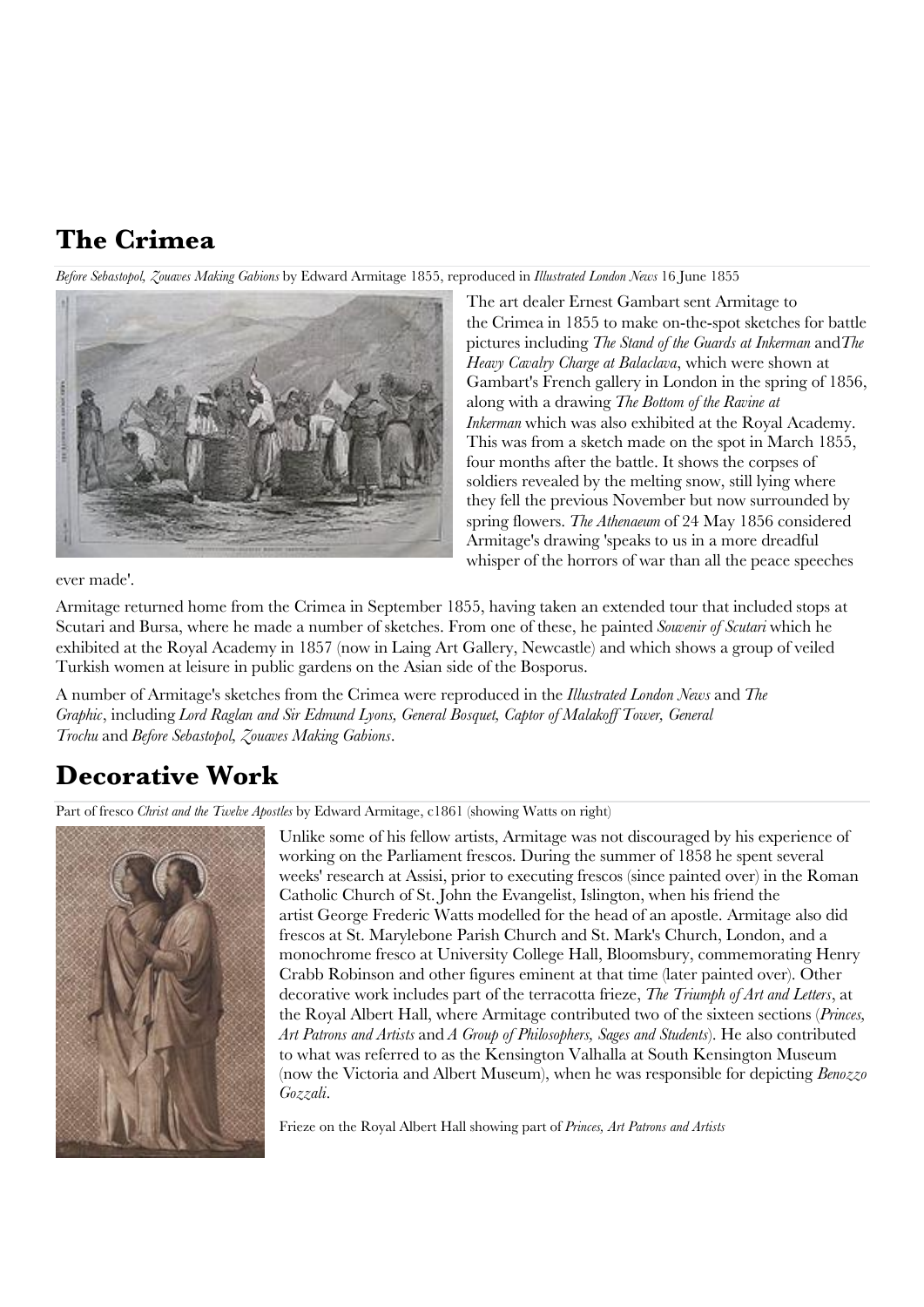

# **Election to Royal Academy**

Armitage was elected an associate of the Royal Academy in 1867 and a full member in 1872, and in 1875 he was appointed Professor and Lecturer on painting. His lectures to the Royal Academy were published as *Lectures on Painting* (London, 1883).

After retiring from the Royal Academy in May 1894, Armitage spent some time in Tunbridge Wells, where he died on 24 May 1896 of apoplexy and exhaustion following pneumonia. He is buried in Hove Cemetery.

# **Selected work**

*Julian the Apostate Presiding at a Conference of Sectarians*, by Edward Armitage, 1875, Walker Art Gallery, Liverpool



#### **Works**

- *The Return of Ulysses* (1840, retouched 1853, Leeds Art [Gallery\)](http://en.m.wikipedia.org/wiki/Leeds_Art_Gallery)
- *The Battle of Meanee* (1847, Royal Collection, St. James's Palace)
- *The Death of Nelson* (1848, Britannia Museum Trust, Dartmouth)
- *Henry the Eighth and Catherine Parr* (1848; Private collection)
- *The Socialists* (1850)
- *Aholibah* (1850)
- *Hagar* (1852)
- *The Thames and its Tributaries* (1852, Upper Waiting Hall, Palace of [Westminster\)](http://en.m.wikipedia.org/wiki/Palace_of_Westminster)
- *The Death of Marmion* (c.1853, Atkinson Art Gallery, Southport)
- *The Death of Marmion* (1854, Upper Waiting Hall, Palace of [Westminster\)](http://en.m.wikipedia.org/wiki/Palace_of_Westminster)
- *The Pontoon on Virginia Water 5 July 1853* (1854, Royal Collection, Windsor Castle)
- *The Lotus Eater* (1854)
- *The Heavy Cavalry Charge at Balaclava* (1855)
- *The Stand of the Guards at Inkerman* (1855)

*Sea Urchins* by Edward Armitage, 1882, Mackelvie Trust Collection, Auckland Art Gallery, New Zealand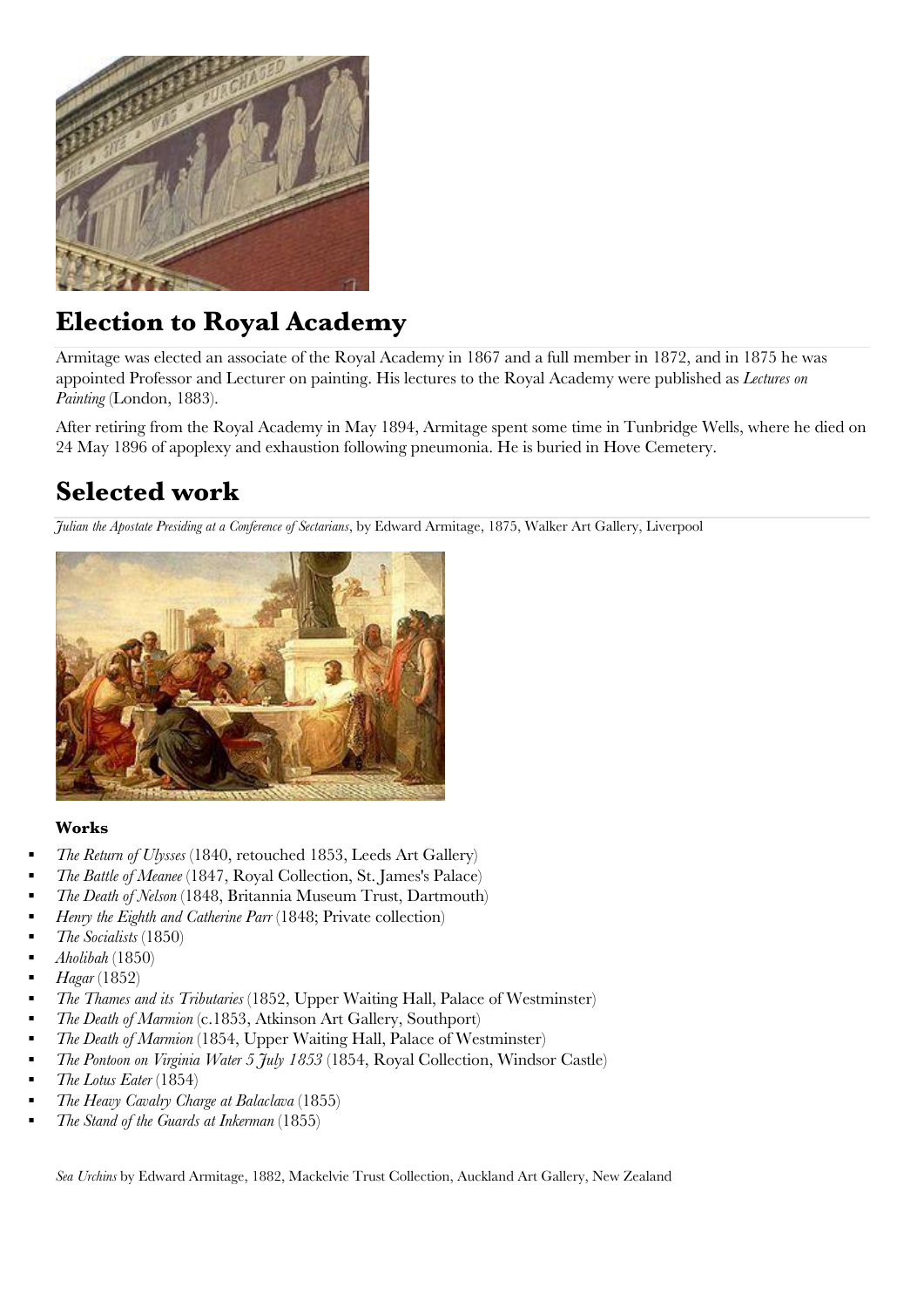

- *After the Battle of Inkerman* (c.1855)
- *Souvenir of Scutari* (1857, Laing Art [Gallery,](http://en.m.wikipedia.org/wiki/Laing_Art_Gallery) Newcastle)
- *Retribution* (1858, Leeds Art [Gallery\)](http://en.m.wikipedia.org/wiki/Leeds_Art_Gallery)
- *Blind Beggar of Assisi* (c.1859, [Auckland](http://en.m.wikipedia.org/wiki/Auckland_Art_Gallery) Art Gallery, New Zealand)
- *Head of an Apostle (St Simon)* (1862, Victoria and Albert [Museum\)](http://en.m.wikipedia.org/wiki/Victoria_and_Albert_Museum)
- *Burial of a Christian Martyr* (1863, Glasgow Museums Resource Centre)
- *[Benozzo](http://en.m.wikipedia.org/wiki/Benozzo_Gozzoli) Gozzoli* (1864, Victoria and Albert [Museum\)](http://en.m.wikipedia.org/wiki/Victoria_and_Albert_Museum)
- *Ahab and Jezebel* (1864)
- *W. Brinton, Esq., M.D.* (1864, Royal College of [Physicians,](http://en.m.wikipedia.org/wiki/Royal_College_of_Physicians) London)
- *Festival of Esther* (1865, Royal [Academy](http://en.m.wikipedia.org/wiki/Royal_Academy_of_Arts,_London) of Arts, London)
- *The Remorse of [Judas](http://en.m.wikipedia.org/wiki/Judas_Iscariot)* (1866, [Tate,](http://en.m.wikipedia.org/wiki/Tate) London)
- *Savonarola and Lorenzo the Magnificent* (1867)
- *Christus Consolator* (1867)
- *Herod's Birthday Feast* (1868, [Guildhall](http://en.m.wikipedia.org/wiki/Guildhall_Art_Gallery) Art Gallery, London)
- *Hero Lighting the Beacon* (1869, Glasgow Museums Resource Centre)
- *Christ Calling the Apostles James and John* (1869, Sheffield Galleries and Museums)
- *Gethsemane* (1870)
- *Peace: Twenty Years After the War* (1871, University of Limerick Armitage Collection, with title *Sleeping Plough Boy*)
- *A Deputation to Faraday* (1871, Royal [Society,](http://en.m.wikipedia.org/wiki/Royal_Society) London)
- *Dawn of the First Easter Sunday* (1872, [Auckland](http://en.m.wikipedia.org/wiki/Auckland_Art_Gallery) Art Gallery, New Zealand)
- *In Memory of the Great Fire at Chicago* (1872)
- *A Dream of Fair Women* (1872 and 1874, Hastings Public Library)
- *Julian the Apostate Presiding at a Conference of Sectarians* (1875, Walker Art Gallery, [Liverpool\)](http://en.m.wikipedia.org/wiki/Walker_Art_Gallery,_Liverpool)
- *Serf Emancipation* (1877, Walker Art Gallery, [Liverpool\)](http://en.m.wikipedia.org/wiki/Walker_Art_Gallery,_Liverpool)
- *The Cities of the Plain* (1878, Laing Art [Gallery,](http://en.m.wikipedia.org/wiki/Laing_Art_Gallery) Newcastle)
- *After an Entomological Sale* (1878)
- *The Mother of Moses* (1878, Private collection)
- *Pygmalion's Galatea* (1878, Private collection)
- *Woman Taken in Adultery* (undated, Dundee Art Gallery and Museums)
- *Samson and the Lion* (1881, Brighton & Hove Museums)
- *Self-portrait* (1882, [Aberdeen](http://en.m.wikipedia.org/wiki/Aberdeen_Art_Gallery) Art Gallery)
- *Meeting of St Francis and St Dominic* (1882, Church of St John the Evangelist, Islington, London)
- *Sea Urchins* (1882, [Auckland](http://en.m.wikipedia.org/wiki/Auckland_Art_Gallery) Art Gallery, New Zealand)
- *St Marylebone apse and nave frescoes* (1883, St Marylebone Parish Church; only the apse frescoes remain)
- *Faith* (1884, Private collection)
- *Institution of the Franciscan Order* (1887, Church of St. John the Evangelist, Islington, London) (replacing original 1859 fresco of *St Francis before Pope Innocent III*)
- *A Siren* (1888, Leeds Art [Gallery\)](http://en.m.wikipedia.org/wiki/Leeds_Art_Gallery)
- *Miss A. S. Armitage* (1891, University of Limerick Armitage Collection)
- *A Moslem Doctrinaire* (1893, Private collection)
- *The Late T. R. Armitage Esq M.D., the Friend of the Blind* (1893)

### **Bibliography**

Armitage, Edward, *Lectures on Painting*, Trubner & Co., London, 1883